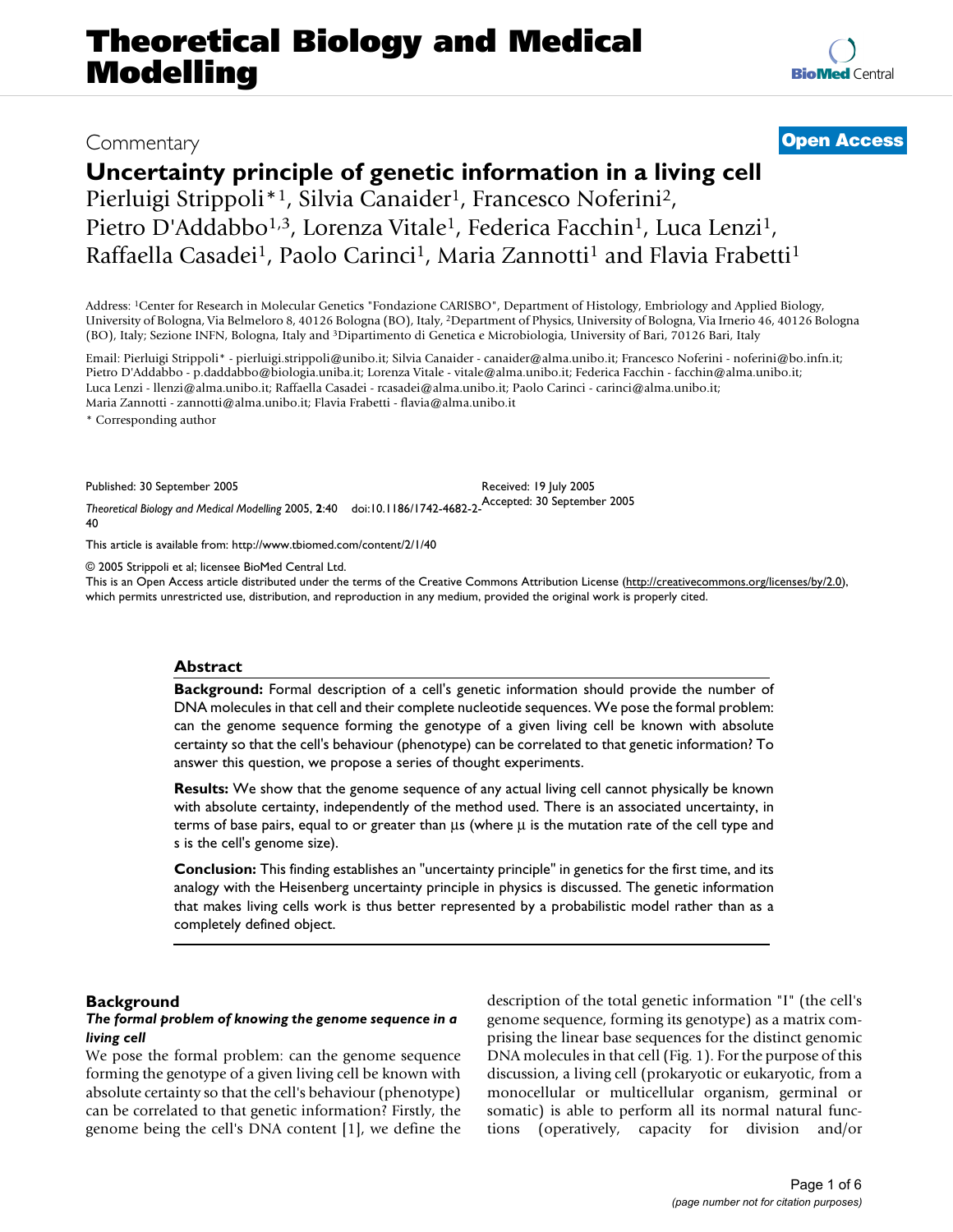development into an organism, and/or performance of the functions typical of its terminally differentiated state). A consensus sequence is a sequence created by choosing, for each position, the most representative base in a set of aligned DNA sequences. It should be noted that all genomic sequences provided by modern genome projects (e.g. human) [2,3] are actually consensus sequences for different homologous chromosomes (in the case of diploid cells), different cells [4], and, often, different individuals. It is worth emphasizing that there is no formal proof that such a "mean" sequence would work in a real cell. Furthermore, each living cell experiences continuous progression from one state, i.e. a pattern configuration of the system at a particular instant, to another [5], and even in a non-dividing cell the genome structure is subjected to dynamic changes over time due to DNA modifications, lesions and repair [6]. However, for the purpose of discussing the problem posed above, we assume the existence of a completely defined cell genomic DNA sequence that is determined at a certain "time zero" instant.

We propose three thought experiments to show how "I" could be determined with absolute certainty in a living cell, assuming that, after determination of the genome sequence, the original cell is further available for tracing its behaviour, simulating or verifying predictions about its genotype/phenotype relationships, or obtaining derivative cells or organisms.

The most common method used is to isolate the cell's DNA molecules and sequence them by enzymatic or chemical manipulations. In the case of a single cell, several technical problems must be faced: it is difficult to extract the very small amount of DNA without damaging it, and the requisite in vivo or in vitro amplification of the molecules may add artifactual mutations. However, for the purpose of this discussion, we hypothesize that a suitable method could be devised. Even in this case, however, knowledge of "I" would coincide with the irreversible unavailability of the original cell to exploit that biological information.

An alternative to traditional DNA sequencing could be direct imaging of the DNA molecules, at a level of resolution sufficient to read its sequence. In principle, this method could be extended to reading the DNA sequence inside a living cell ("Star Trek" method) [7]. By definition, the wavelength used to image the DNA sequence would have to be adequate for resolution in the order of the atomic radius  $(\sim 0.1 \text{ nm})$ , so high frequency and energy (>10 keV) are physically inevitable. If a single cell were irradiated with >10 keV waves in order to image each segment of the millions or billions of base pairs constituting its DNA (10-9–10-6 J absorbed, respectively, even hypothesizing one particle for each base pair) it could not survive

|     | Paternal |               | Chromosome 1 Chromosome 1 Chromosome 2<br>Maternal |                                                                                                                         | Paternal |  |  |
|-----|----------|---------------|----------------------------------------------------|-------------------------------------------------------------------------------------------------------------------------|----------|--|--|
|     |          |               |                                                    | $3' \rightarrow 5'$ $5' \rightarrow 3'$ $3' \rightarrow 5'$ $5' \rightarrow 3'$ $3' \rightarrow 5'$ $5' \rightarrow 3'$ |          |  |  |
| 1.  | Α        |               |                                                    |                                                                                                                         |          |  |  |
| 2.  | T        |               |                                                    |                                                                                                                         |          |  |  |
| 3.  | Т        |               |                                                    |                                                                                                                         |          |  |  |
| 4.  | G        |               |                                                    |                                                                                                                         |          |  |  |
| 5.  | G        |               |                                                    |                                                                                                                         |          |  |  |
| 6.  | G        |               |                                                    |                                                                                                                         |          |  |  |
| 7.  | Α        | Т             |                                                    |                                                                                                                         |          |  |  |
| 8.  | Т        | Α             |                                                    |                                                                                                                         |          |  |  |
| 9.  | T        | Α             |                                                    |                                                                                                                         |          |  |  |
| 10. | G        | $\mathcal{C}$ |                                                    |                                                                                                                         |          |  |  |
| 11. | G        | C             |                                                    |                                                                                                                         |          |  |  |
| 12. | G        | $\mathcal{C}$ |                                                    |                                                                                                                         |          |  |  |
| 13. | Α        | T             |                                                    |                                                                                                                         |          |  |  |
| 14. | T        | Α             |                                                    |                                                                                                                         |          |  |  |
| 15. | T        | Α             |                                                    |                                                                                                                         |          |  |  |
| 16. | G        | $\mathcal{C}$ |                                                    |                                                                                                                         |          |  |  |
| 17. | G        | $\mathcal{C}$ |                                                    |                                                                                                                         |          |  |  |
| 18. | G        | $\mathcal{C}$ |                                                    |                                                                                                                         |          |  |  |
| 19. |          |               |                                                    |                                                                                                                         |          |  |  |

#### Figure 1

Formal representation of total cellular genetic information. Each matrix column should contain the sequence of each distinct DNA molecule strand in the cell (e.g. human sequence data), because mutations first arise only in one strand, and telomeres normally have a protruding single-strand of variable length.

this irradiation, which is several orders of magnitude greater than the lethal dose  $\left(\sim 1000 \text{ rad } |8\right) = 10 \text{ Gy}$ , i.e.  $\sim$ 10<sup>-11</sup> J/ng). In addition, it has recently been demonstrated that secondary free electrons, even at energies well below ionization thresholds, induce single- and doublestrand breaks in DNA [9], thus in any case modifying the original genetic information "I" in the cell.

Scanning probe microscopes are based on a new concept of very high-resolution imaging, and they are being stud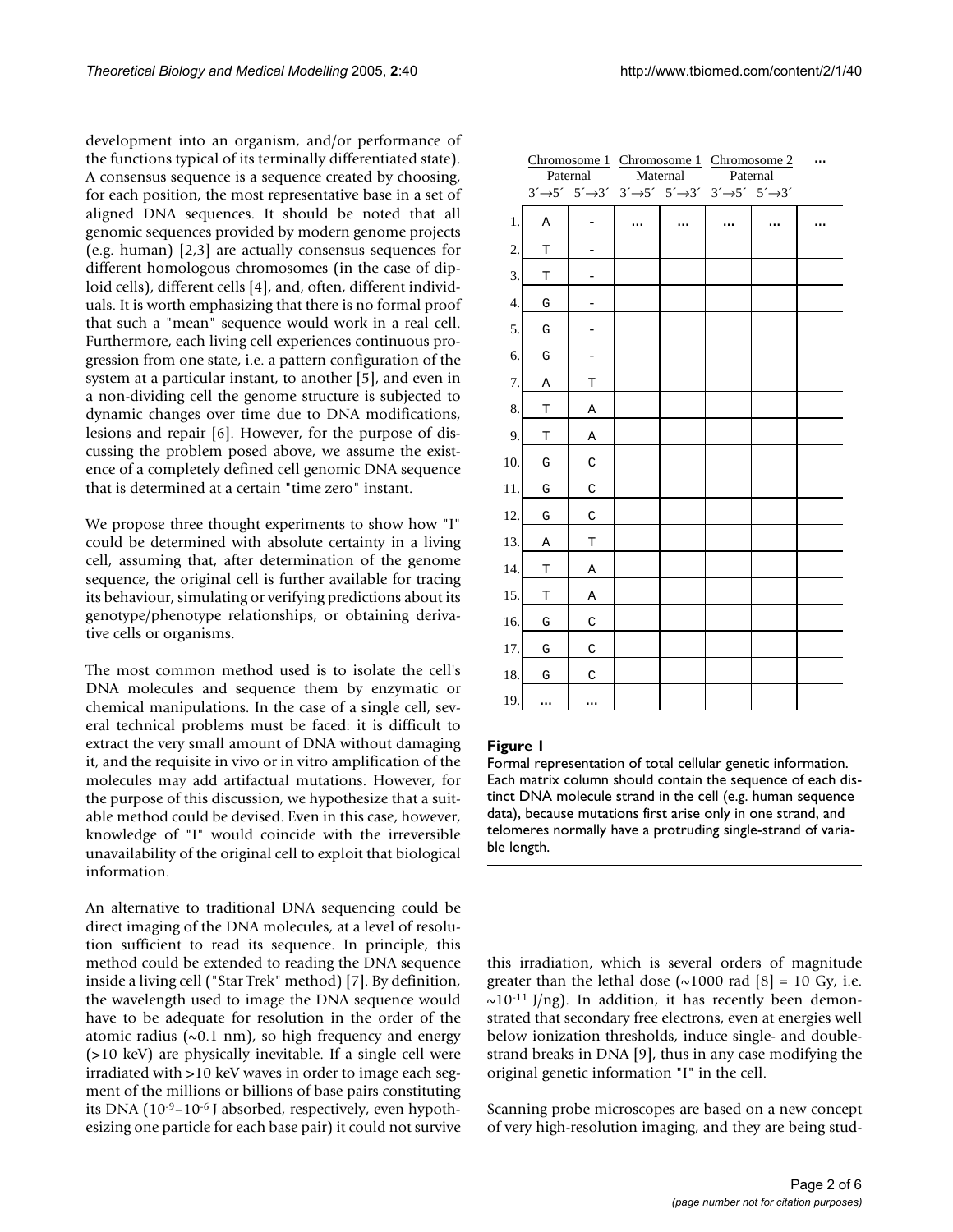ied as a method for DNA sequencing [10]. Although they do not use high-energy radiation, these instruments deploy a microscopic tip that scans the molecule surface from very close range. Their suitability for DNA sequencing depends critically on the successful preparation of DNA on a surface [10], which is again not consistent with the maintenance of cell integrity.

A different method for deriving the sequence of a DNA molecule based on assessment of its energetic state, without needing to "visualize" its molecular shape, has been discussed on purely theoretical grounds [11]. It has been shown that an uncertainty relationship emerges between temperature and the order (negative entropy) of the DNA molecule [11]. This makes it impossible to reach absolute certainty about the structure of the DNA, even if this method should become technically feasible and shown to be applicable to DNA in living cells.

The only remaining method appears to be genome sequencing of a cell with supposedly identical genetic information. This procedure will destroy the test cell, leaving an equivalent living cell available for observation. The most adequate test cell would be a direct relative of the cell to be studied (Fig. 2). However, any cell is separated from its nearest relative by at least one cell division. In this process, a copy of the genome is made and each copy is distributed to the two daughter cells. The DNA replication process is central to cell life, and it is accomplished by complexes of copying and proofreading enzymes. These proteins are molecular machines subject to the laws of thermodynamics [12], and their effectiveness cannot be 100 percent; thus, replication errors inevitably accumulate during successive cell divisions [13,14]. These errors lead to changes in the original sequence (mutations, including polymorphisms and pathogenic mutations), and the "mutation rate" for a given organism can be defined as the number of changed positions (in base pair, bp) for each cell per generation [14]. The mutation rate is, in nature, greater than 0, so in each cell a certain number of base pairs is likely to differ from those in the initial genome.

### **Results and Discussion**

*Uncertainty principle of genetic information in a living cell* In view of the above-described thought experiments, we conclude that in a genome of total size "s" (measured in bp), the average number of mutated base pairs, used as a measure of uncertainty (U) about its actual sequence in a living cell, can be quantified by:

 $U \ge \mu s$  (1)

where  $\mu$  is the mutation rate of the cell type under consideration. For example, in the human genome, uncorrected



#### Figure 2

Determination of total genetic information of a cell genome: nearest relative analysis; in this case, even sequence identity among multiple cells from a common ancestor "C" (e.g. C2.1 and C2.3) is not formal proof of sequence identity with the other extant cells (e.g. C2.2 and C2.4). For simplicity, only the sequence of one strand is shown.

replication errors occur with a frequency varying between 10-9 and 10-11 per incorporated nucleotide [14], depending in particular on the type of genome region [15,16]. Considering the total length of the human genome sequence ( $\sim$ 6  $\times$  10<sup>9</sup> bp), the overall uncertainty in the identity of the whole sequence is between 6 and 0.06 nucleotides per replication, meaning in the latter case that one cell will have a probability of 6 percent of having one mutation per replication. For simplicity, we do not consider other possible but less frequent contributions to overall mutation deriving from the distribution, rather than replication, of nuclear or mitochondrial DNA molecules [14].

It should also be noted that any conceivable method for measuring the incorporation of nucleotides to determine the actual sequence in a living cell will similarly entail an error proportional to the mutation rate, because the accuracy of any such method is ultimately dependent on the accuracy of the DNA replication machinery.

In the case of stem cell replication, it is possible that the same original "immortal strand" is continuously retained by an undifferentiating stem cell, while the newly synthesized strand is asymmetrically distributed, at the next cell replication, to the differentiating daughter cell [17]. In this selected case the sequence of a stem lineage cell (e.g. cells C, C1.1 and C2.1 in Fig. 2) could be derived from the consensus sequence from randomly mutated differentiat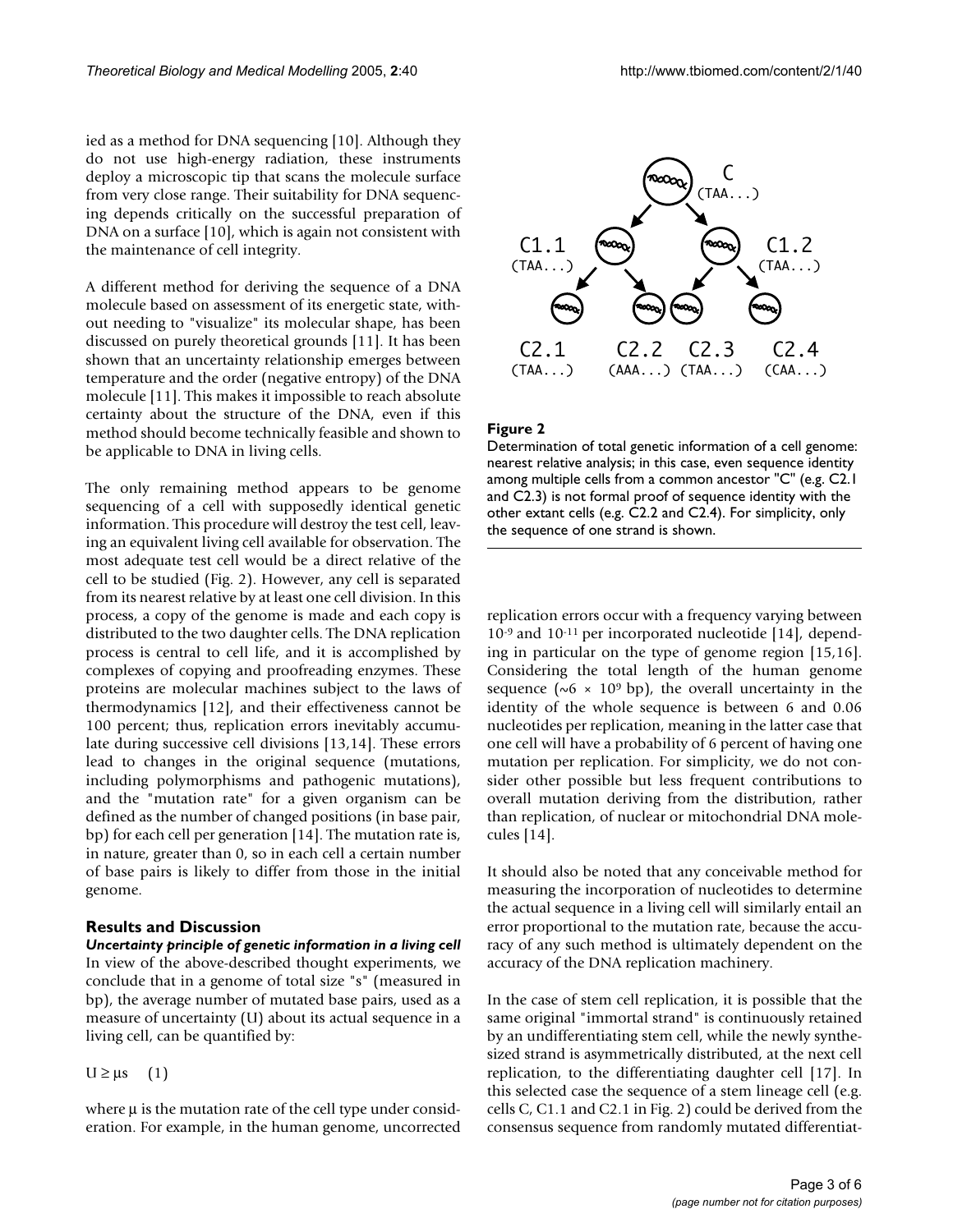ing daughter cells (e.g. C1.2, C2.2 and so on in Fig. 2). However, at each moment, the stem cell also retains a newly synthesized and potentially mutated strand, the sequence of which can only be known with an associated uncertainty that is, again, proportional to the mutation rate. This does not allow the matrix in Fig. 1 to be completed with absolute certainty for that cell.

The actual genome sequence in any living cell can thus be known only with a certain amount of indeterminacy, which may be very small but is always greater than 0 because of fixed physical constraints dictated by the cell structure itself and by formal limits on any process for determining DNA sequences without disrupting the cell. These limits are in turn intrinsically related to the submicroscopic scale of genetic information in nature, independently of any methodological approach or any current or future technological device. The importance of any single base pair for the phenotype cannot be over-emphasized, as exemplified, for example, by the case of human achondroplasia (short-limb dwarfism), in which a single base substitution in a single chromosome invariably has dramatic effects on skeleton growth [18] via a single amino acid change.

In addition, there is growing evidence that genomic regions other than classical gene protein-coding regions have biological function. Changes in the 5' or 3' untranslated regions of mRNAs have been recently related to disease phenotypes [e.g. [19,20]]. Many types of functional "noncoding" RNAs [21] may be transcribed from nongenic regions or from the opposite DNA strand in proteincoding genes, even in classical constitutive heterochromatin zones. For instance, yeast centromeric repeat sequences have recently been shown to be transcribed and then processed by components of the RNA interference (a sequence-specific gene silencing) pathway [22]. Finally, even mutations in coding regions previously deemed "silent" (mutations that do not affect the amino acid sequence) may have phenotypic effects via their influence on splicing accuracy or efficiency [23]. In general, organisms with larger genome sizes tend to have a greater number of deleterious mutations, and it has been estimated that, in humans, the deleterious genomic mutation rate is high [24]; it should also be noted that many phenotypic changes induced by variations in a particular genomic region could be present but could go undetected if they do not grossly affect morphology and physiology and if they are not directly, actively searched. Overally, this information clearly indicates that the relevance of small numbers of subtle mutations in a single cell may be high, particularly if this cell is the founder of a new organism or a new colony of individuals. Thus, although the connectivity of networks between genes and transcription factors and the complexity achieved by genetically encoded information-processing systems such as nervous and immune systems add further dimensions to biological complexity [25], it is important to establish whether the genetic information of a living cell may be known definitely in its entirety.

The uncertainty principle discussed here should not be confused with the critique of biological determinism, which states that, given a certain piece of biological information, we cannot confidently predict the behaviour of the whole cell or organism because of the complex relationships between genotype and phenotype [26]. Uncertainty has been also proposed in biology in respect of the full understanding of gene function. Owing to effects of gene function that are possibly important for long-term fitness within a population but very small in individuals, the formal elucidation of gene function could require experiments on an evolutionary scale, involving the whole population of the relevant species [27]. Finally, a purely qualitative uncertainty relationship has been put forward between the degree of molecular perturbation in the cells investigated and the number of biological pathways simultaneously examined by the "array" approach (able to monitor genome-wide DNA expression profiles) [28]. In these and similar discussions it is assumed that the cell genome is a known starting point and the problem lies in predicting how epigenetic changes (DNA modifications that can alter gene expression without changing DNA sequences), RNA editing (post-transcriptional RNA modification), post-translational protein modification or any other intracellular or extracellular interacting factor might affect the expression of genetic information.

Our concept applies upstream of these problems: defining intrinsic uncertainty in the knowledge of a complete, actual genotype, to be further related to a phenotypic/ functional outcome. This type of uncertainty also reinforces arguments against the reductionist approach to biology, i.e. the attempt to explain complex phenomena by listing all the individual components of multicomponent systems and defining their functional properties [29]. Systems biology has recently emerged as the successor to reductionism, seeking to predict the behaviour or "emergent properties" of complex, multicomponent biological processes by trying to understand the general picture rather than the sum of the workings of the parts in isolation [29]. Although systems biology could cope with indeterminacy in the formal knowledge of the complete cell "parts list", including its complete genome sequence, its models always remain subject to an irreducible degree of unpredictability due to the sum of intractable uncertainties at each successive level of investigation from genes to the whole organism.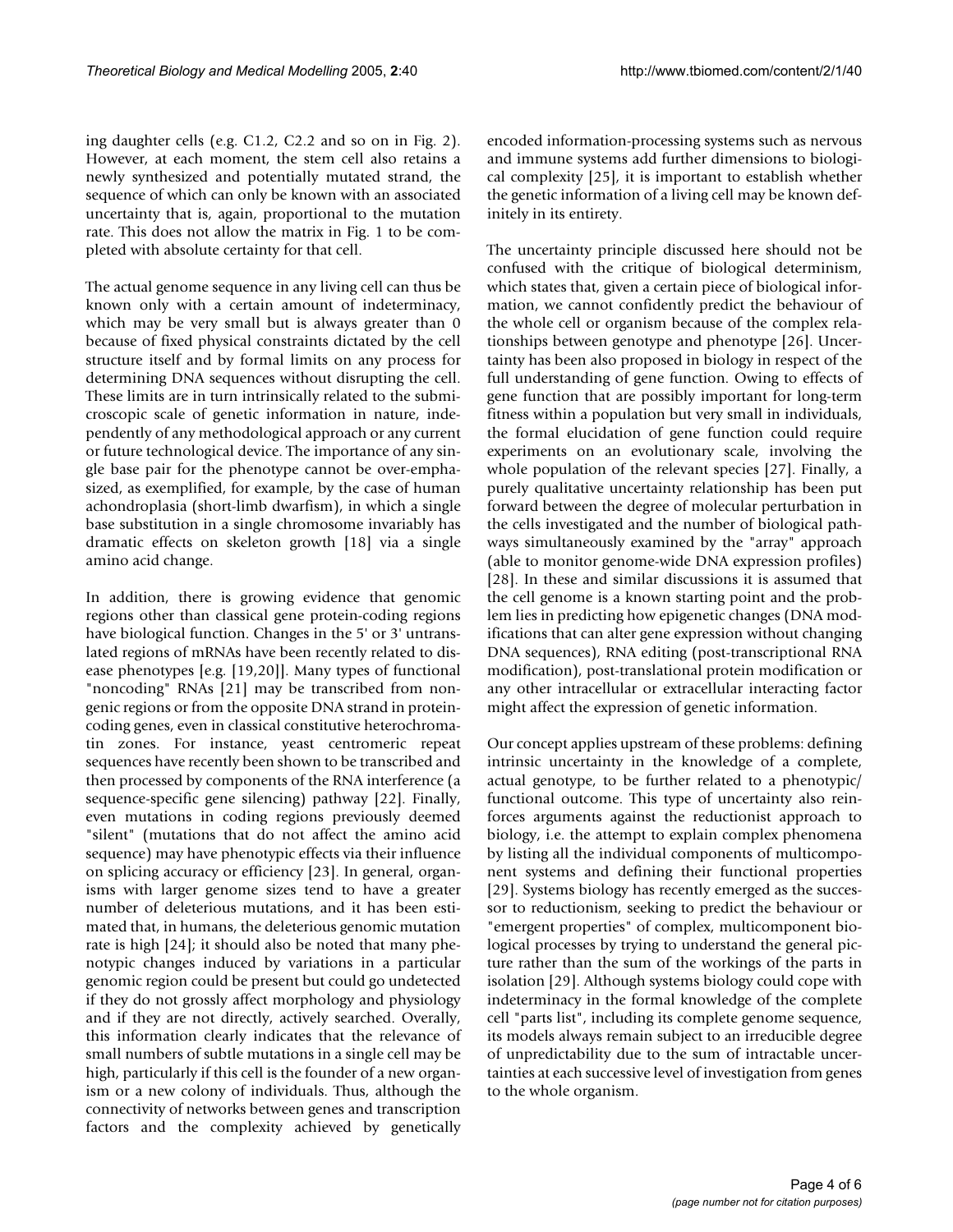Possible practical implications of the uncertainty principle of genetic information in a living cell concern problems such as in silico cell modeling and the diagnostic value of specific methods. These implications will need further specific investigation and discussion.

#### *Genomics and the physical limits of the knowledge*

We have presented here the first uncertainty principle to be announced in structural genomics. This is an addition to the uncertainty principles in physics, where Heisenberg established that it is impossible to know the position and the momentum of an electron simultaneously with absolute certainty (Heisenberg's uncertainty principle) [30], and in mathematics, where Gödel showed that a great variety of logical systems contain formally undecidable propositions [31].

In the broadest sense, statements of this type all demonstrate the formal impossibility of knowing a given system at a desired arbitrary level [32], although in his 1927 article Werner Heisenberg insisted that the uncertainty he described is not due to technical or intrinsic features of the measuring process, but it is a fundamental feature of reality itself, i.e. an electron cannot in principle have a precise position and momentum simultaneously. It is interesting to note that in his 1933 lecture "Light and life" [33], Niels Bohr applied an analogous uncertainty concept in biology to argue that a living being would be killed by detailed physical investigation, so there is "complementarity" between the simultaneous existence of life and the possibility of describing it scientifically. Bohr concluded that life "must be considered an elementary fact that cannot be explained" (although in his later 1962 revisitation of the problem [34] he avoided any reference to incompatibility between scientific description and existence of life, possibly influenced by results in molecular biology obtained by his student Max Delbrück [35]). In our case, instead, uncertainty arises from the intrinsic impossibility of determining a physical quantity that nevertheless exists (the real genome sequence present at a given instant within a living cell).

However, if we consider the evolution of the state of a system, the analogy may still hold: in physics, the Heisenberg principle affects any attempt to determine the future behaviour of an atomic particle in a certain position; in genetics, the future biological behaviour of a living cell cannot be linked with absolute certainty to the positions of nucleotides in the current genome sequence. For a living cell, we can only determine a "consensus" sequence from its relatives, and this fluctuates with a certain probability around the actual sequence. Recently, the concept that an ideal "average cell" exists has been challenged in respect of gene expression, and it has been shown that, although expression at the cellular level does not require tight specifications and there is high tolerance of variation, each single nucleus is probabilistic in its expression repertoire [36].

Finally, we note that replication errors leading to spontaneous point mutations arise from transient alternative states of the DNA base functional groups (tautomeric shifts [37], base ionization [38]). Precise knowledge of the quantum jump events in the base molecule could allow subsequent copy errors to be predicted [39,40], but the Heisenberg principle does not allow this with complete certainty. In this sense, the Heisenberg principle is not only analogous to the genetic information uncertainty principle, but is profoundly relevant to the roots of the latter.

#### **Competing interests**

The author(s) declare that they have no competing interests.

#### **Authors' contributions**

All authors contributed to define the concept that we present; they all drafted the manuscript and approved the final version.

#### **References**

- 1. Strachan T, Read AP: **Organization of the human genome.** In *Human Molecular Genetics* 2nd edition. Edited by: Strachan T, Read AP. Oxford: Bios Press; 1999:139-142.
- 2. Lander ES, Linton LM, Birren B, Nusbaum C, Zody MC, *et al.*: **[Initial](http://www.ncbi.nlm.nih.gov/entrez/query.fcgi?cmd=Retrieve&db=PubMed&dopt=Abstract&list_uids=11237011) [sequencing and analysis of the human genome.](http://www.ncbi.nlm.nih.gov/entrez/query.fcgi?cmd=Retrieve&db=PubMed&dopt=Abstract&list_uids=11237011)** *Nature* 2001, **409:**860-921.
- 3. Venter JC, Adams MD, Myers EW, Li PW, Mural RJ, *et al.*: **[The](http://www.ncbi.nlm.nih.gov/entrez/query.fcgi?cmd=Retrieve&db=PubMed&dopt=Abstract&list_uids=11181995) [sequence of the human genome.](http://www.ncbi.nlm.nih.gov/entrez/query.fcgi?cmd=Retrieve&db=PubMed&dopt=Abstract&list_uids=11181995)** *Science* 2001, **291:**1304-1351.
- 4. Youssoufian H, Pyeritz RE: **[Human genetics and disease: Mech](http://www.ncbi.nlm.nih.gov/entrez/query.fcgi?cmd=Retrieve&db=PubMed&dopt=Abstract&list_uids=12360233)[anisms and consequences of somatic mosaicism in humans.](http://www.ncbi.nlm.nih.gov/entrez/query.fcgi?cmd=Retrieve&db=PubMed&dopt=Abstract&list_uids=12360233)** *Nat Rev Genet* 2002, **3:**748-758.
- 5. Grizzi F, Chiriva-Internati M: **[The complexity of anatomical](http://www.ncbi.nlm.nih.gov/entrez/query.fcgi?cmd=Retrieve&db=PubMed&dopt=Abstract&list_uids=16029490) [systems.](http://www.ncbi.nlm.nih.gov/entrez/query.fcgi?cmd=Retrieve&db=PubMed&dopt=Abstract&list_uids=16029490)** *Theor Biol Med Model* 2005, **2:**26.
- 6. Alberts B, Johnson A, Lewis J, Raff M, Roberts K, Walter P: **DNA repair.** In *Molecular Biology of the Cell* 4th edition. Edited by: Alberts B, Johnson A, Lewis J, Raff M, Roberts K, Walter P. New York: Garland Publishing; 2002:267-275.
- 7. Eng C, Vijg J: **[Genetic testing: The problems and the promise.](http://www.ncbi.nlm.nih.gov/entrez/query.fcgi?cmd=Retrieve&db=PubMed&dopt=Abstract&list_uids=9131618)** *Nat Biotechnol* 1997, **15:**422-426.
- 8. Puck TT, Johnson R, Rasumussen S: **[A system for mutation meas](http://www.ncbi.nlm.nih.gov/entrez/query.fcgi?cmd=Retrieve&db=PubMed&dopt=Abstract&list_uids=9037033)[urement in mammalian cells: Application to gamma-irradia](http://www.ncbi.nlm.nih.gov/entrez/query.fcgi?cmd=Retrieve&db=PubMed&dopt=Abstract&list_uids=9037033)[tion.](http://www.ncbi.nlm.nih.gov/entrez/query.fcgi?cmd=Retrieve&db=PubMed&dopt=Abstract&list_uids=9037033)** *Proc Natl Acad Sci USA* 1997, **94:**1218-1223.
- 9. Boudaiffa B, Cloutier P, Hunting D, Huels MA: **[Resonant formation](http://www.ncbi.nlm.nih.gov/entrez/query.fcgi?cmd=Retrieve&db=PubMed&dopt=Abstract&list_uids=10733428) [of DNA strand breaks by low-energy \(3 to 20 eV\) electrons.](http://www.ncbi.nlm.nih.gov/entrez/query.fcgi?cmd=Retrieve&db=PubMed&dopt=Abstract&list_uids=10733428)** *Science* 2000, **287:**1603-1604.
- 10. Heckl WM: **Scanning the Thread of Life DNA under the microscope.** In *The Diagnostic Challenge – The Human Genome* Edited by: Fischer EP, Klose S. München: Piper Verlag; 1995:99-145.
- 11. Balanovski E, Beaconsfield P: **Order and disorder in biophysical systems: a study of the correlation between structure and function of DNA.** *J Theor Biol* 1985, **1:**21-33.
- 12. Petruska J, Goodman MF, Boosalis MS, Sowers LC, Cheong C, Tinoco I Jr: **[Comparison between DNA melting thermodynamics](http://www.ncbi.nlm.nih.gov/entrez/query.fcgi?cmd=Retrieve&db=PubMed&dopt=Abstract&list_uids=3413095) [and DNA polymerase fidelity.](http://www.ncbi.nlm.nih.gov/entrez/query.fcgi?cmd=Retrieve&db=PubMed&dopt=Abstract&list_uids=3413095)** *Proc Natl Acad Sci USA* 1988, **85:**6252-6256.
- 13. Simpson AJ: **[The natural somatic mutation frequency and](http://www.ncbi.nlm.nih.gov/entrez/query.fcgi?cmd=Retrieve&db=PubMed&dopt=Abstract&list_uids=9111867) [human carcinogenesis.](http://www.ncbi.nlm.nih.gov/entrez/query.fcgi?cmd=Retrieve&db=PubMed&dopt=Abstract&list_uids=9111867)** *Adv Cancer Res* 1997, **71:**209-240.
- 14. Strachan T, Read AP: **Instability of the human genome: mutation and DNA repair.** In *Human Molecular Genetics* 2nd edition. Edited by: Strachan T, Read AP. Oxford: Bios Press; 1999:209-217.